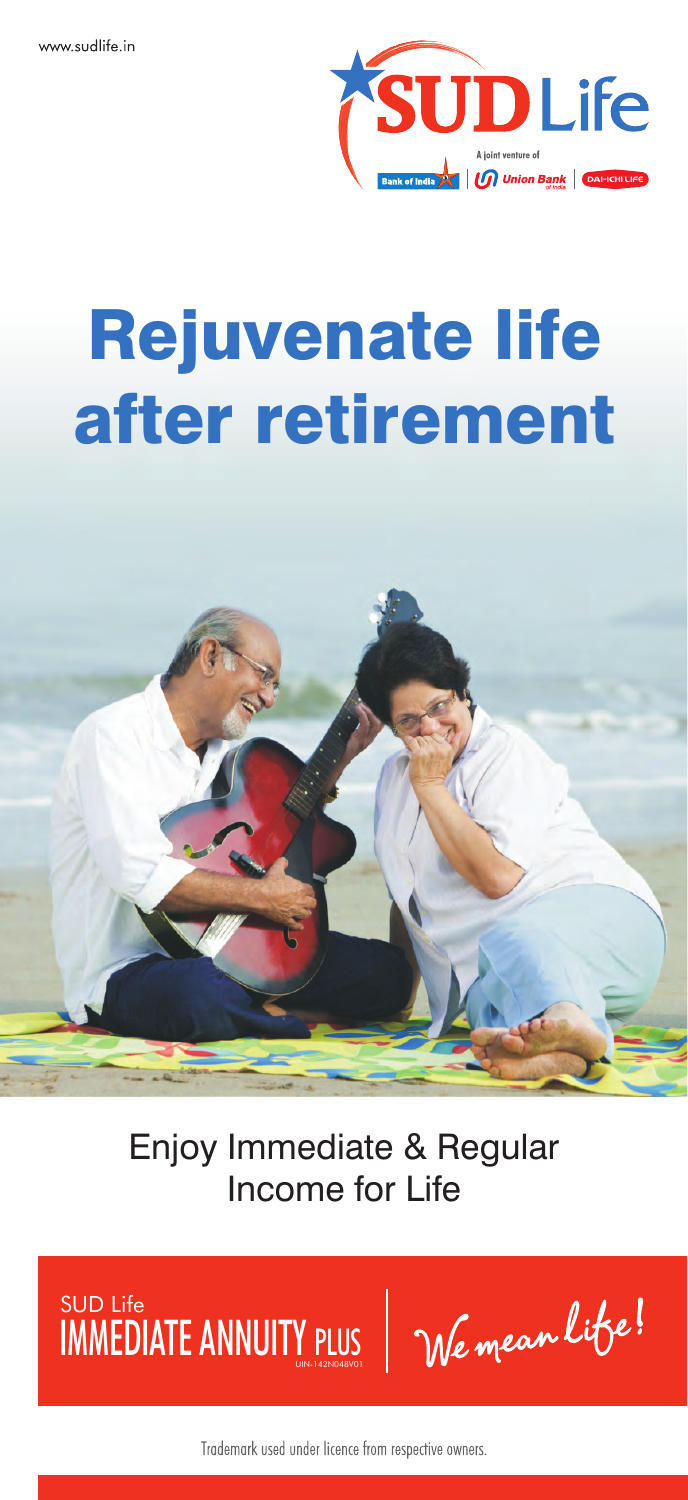## **SUD Life Immediate Annuity Plus**

A Non-Linked Non-Participating Immediate Annuity Plan

*While growing older is the only constant in life, it should never affect your independence. You must continue to live your life the way you always have.*

Reward yourself with SUD Life Immediate Annuity Plus, our immediate annuity plan which assures you a regular stream of income all throughout your life. Choose from a range of Annuity Options that we bring you under this plan.

## **What is SUD Life Immediate Annuity Plus?**

**SUD Life Immediate Annuity Plus** is an immediate annuity plan with 2 **plan options – Plan Option A** and **Plan Option B**. Please read on to know more about the plan and understand its benefits.

## **Plan Option A**

Choose this option if you want to purchase annuity either from your savings or from the policy proceeds of any deferred pension plan/National Pension Scheme issued by SUD Life.

| <b>Annuity Options</b>  | <b>Annuity Name</b>                                           | <b>Description</b>                                                                                                                                                                                    |
|-------------------------|---------------------------------------------------------------|-------------------------------------------------------------------------------------------------------------------------------------------------------------------------------------------------------|
| <b>Annuity Option 1</b> | Life Annuity                                                  | Life Annuity                                                                                                                                                                                          |
| <b>Annuity Option 2</b> | Life Annuity with<br>Return of Purchase<br>Price              | Life Annuity with Return of<br>Purchase Price (excluding taxes,<br>if any) on death of the Annuitant.                                                                                                 |
| <b>Annuity Option 3</b> | Increasing Life<br>Annuity with Return<br>of Purchase Price   | Life Annuity increasing every<br>year by 5% (Simple Rate of<br>Interest) with Return of Purchase<br>Price (excluding taxes, if any) on<br>death of the Annuitant.                                     |
| <b>Annuity Option 4</b> | Joint Life<br>Annuity (50%)                                   | Joint Life Annuity with 50% of Life<br>Annuity payable to the Secondary<br>Annuitant (Spouse) on death of<br>the Primary Annuitant.                                                                   |
| Annuity Option 5        | Joint Life<br>Annuity (100%)                                  | Joint Life Annuity with 100% of<br>Life Annuity payable to the<br>Secondary Annuitant (Spouse)<br>on death of the Primary Annuitant.                                                                  |
| Annuity Option 6        | Joint Life Annuity<br>(50%) with Return<br>of Purchase Price  | Joint Life Annuity with 50% of Life<br>Annuity payable to the Secondary<br>Annuitant (Spouse) on death of<br>the Primary Annuitant and Return<br>of Purchase Price on death of<br>the last survivor.  |
| <b>Annuity Option 7</b> | Joint Life Annuity<br>(100%) with Return<br>of Purchase Price | Joint Life Annuity with 100% of<br>Life Annuity payable to the<br>Secondary Annuitant (Spouse) on<br>death of the Primary Annuitant<br>and Return of Purchase Price<br>on death of the last survivor. |
| <b>Annuity Option 8</b> | Annuity certain<br>for 10 years                               | Annuity certain for 10<br>years and for life thereafter                                                                                                                                               |
| Annuity Option 9        | Annuity certain<br>for 15 years                               | Annuity certain for 15<br>years and for life thereafter                                                                                                                                               |
| Annuity Option 10       | Annuity certain<br>for 20 years                               | Annuity certain for 20<br>years and for life thereafter                                                                                                                                               |

**Plan Option A** has ten annuity options: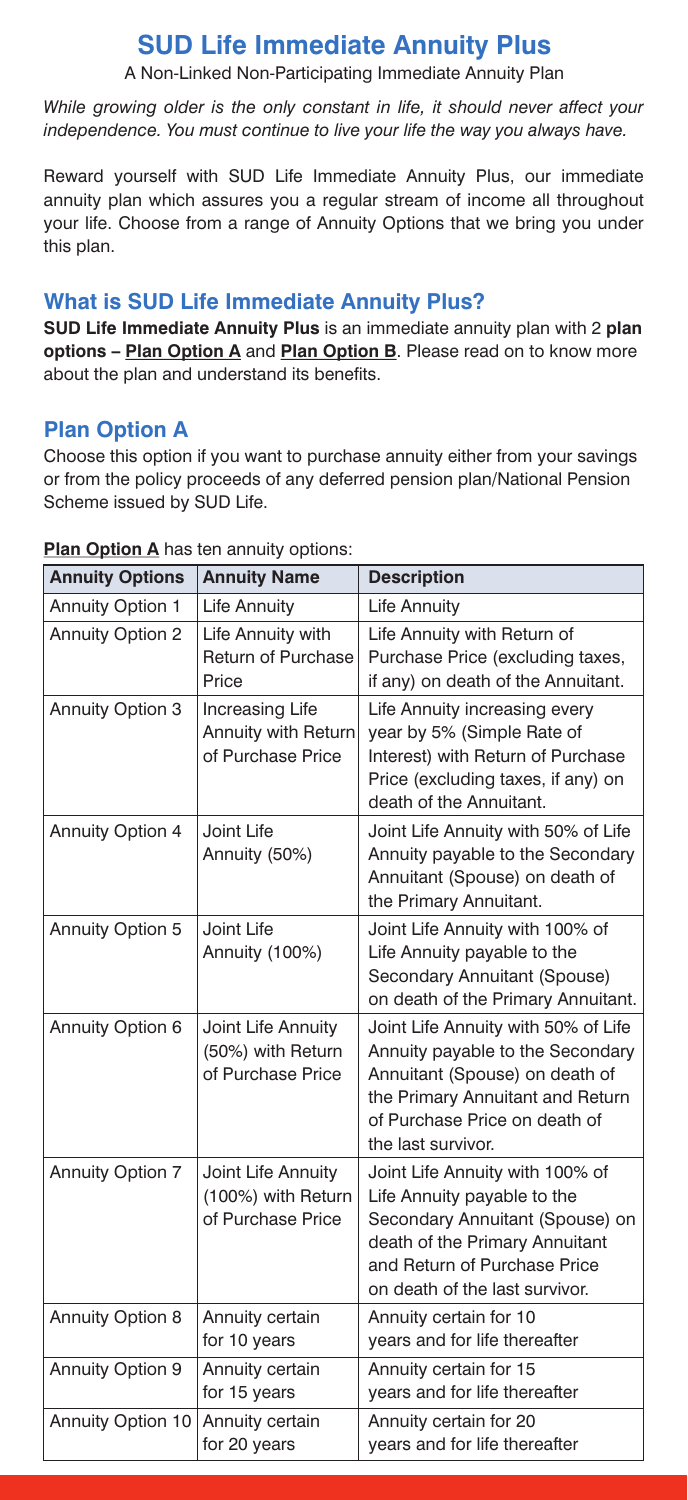## **How does Plan Option A Work?**

You can purchase an annuity of your choice (among the ten annuity options available) with a lump sum purchase price and annuity will be paid as per the Annuity Payment Mode chosen. The annuity amount will depend on the age of the annuitant(s), amount of purchase price, annuity payment mode and the annuity option chosen by you.

#### **Benefits under Plan Option A:**

#### **Survival Benefit**

Annuity will be paid as per the option chosen by you as long as the annuitant(s) is/are alive or till the end of the certain period (for Annuity Options: 8, 9 and 10), whichever is later.

#### **Death Benefit**

Benefit will be paid on death of the annuitant(s) depending on the annuity option chosen. The following table gives the benefit under each annuity option specified above.

| <b>Annuity Options Death Benefit</b> |                                                                                                                                                                                                                                                     |  |
|--------------------------------------|-----------------------------------------------------------------------------------------------------------------------------------------------------------------------------------------------------------------------------------------------------|--|
| 1                                    | No death benefit payable                                                                                                                                                                                                                            |  |
| $\overline{2}$                       | 100% of the Purchase price (excluding taxes, if any)<br>would be paid immediately to your nominee/beneficiary                                                                                                                                       |  |
| 3                                    | 100% of the Purchase price (excluding taxes, if any)<br>would be payable to the nominee/beneficiary                                                                                                                                                 |  |
| 4                                    | No death benefit payable, 50% of annuity amount<br>chosen originally, continues to be paid to the secondary<br>annuitant (spouse)* throughout his/her lifetime                                                                                      |  |
| 5                                    | No death benefit payable, 100% of annuity amount<br>chosen originally, continues to be paid to the secondary<br>annuitant (spouse)* throughout his/her lifetime                                                                                     |  |
| 6                                    | 50% of annuity amount chosen originally, continues to<br>be paid to the secondary annuitant (spouse)*<br>throughout his/her lifetime. 100% of the Purchase Price<br>(excluding taxes, if any) would be payable on the death<br>of the last survivor |  |
| $\overline{7}$                       | 100% of annuity amount chosen originally continues to<br>be paid to the secondary annuitant (spouse)*<br>throughout his/her lifetime. 100% of the Purchase Price<br>(excluding taxes, if any) would be payable on the death<br>of the last survivor |  |
| 8                                    | No death benefit payable. In case of death before<br>completion of 10 years from inception, annuity is paid to<br>your nominee/beneficiary for the balance period, till 10<br>years is completed from inception                                     |  |
| 9                                    | No death benefit payable. In case of death before<br>completion of 15 years from inception, annuity is paid to<br>your nominee/beneficiary for the balance period, till 15<br>years is completed from inception                                     |  |
| 10                                   | No death benefit payable. In case of death before<br>completion of 20 years from inception, annuity is paid to<br>your nominee/beneficiary for the balance period, till 20<br>years is completed from inception                                     |  |

*\*Secondary Annuitant can only be the Spouse of the Primary Annuitant and the Secondary Annuitant chosen at the time of policy commencement cannot be changed subsequently. If Secondary Annuitant dies before the Primary life, the annuity payout will continue to be paid till Primary Annuitant is alive and the contract ceases immediately after the death of the Primary Annuitant.*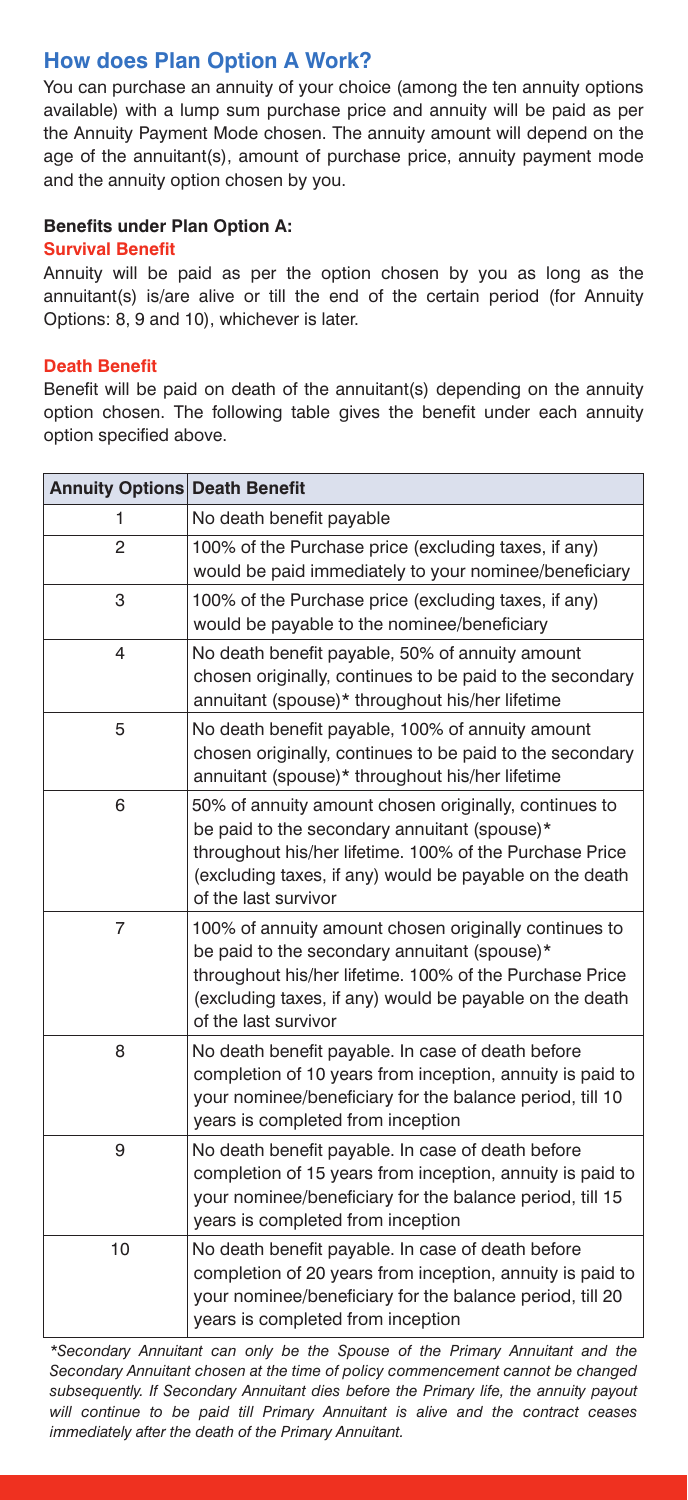#### **Surrender Benefit**

Surrender Benefit is available only for Annuity Option 2, Annuity Option 3 and Annuity Option 7 on happening of the specified events as mentioned below.

Under Plan Option A, surrender benefit will be paid on the following events:

- § If Annuity Option 2 or Annuity Option 3 is chosen, then on Annuitant diagnosed with any one of the Critical Illnesses mentioned below
- § If Annuity Option 7 is chosen, then when both annuitants or the last surviving Annuitant diagnosed with any one of the Critical Illnesses mentioned below.

#### **On diagnosing with Critical Illness:**

List of Critical Illness:

- 1. Cancer of Specified Severity
- 2. First Heart Attack of Specified Severity
- 3. Stroke Resulting in Permanent Symptoms
- 4. Open Chest CABG
- 5. Kidney Failure Requiring Regular Dialysis
- 6. Multiple Sclerosis With Persisting Symptoms
- 7. Major Organ /Bone Marrow Transplant
- 8. Open Heart Replacement or Repair of Heart Valves
- 9. Coma of Specified Severity
- 10. Permanent Paralysis of Limbs
- 11. Motor Neurone Disease with Permanent Symptoms

The Surrender Value payable will be as per the below table.

| <b>Policy Year</b> | Surrender Value as % of Purchase Price |  |
|--------------------|----------------------------------------|--|
|                    | (excluding taxes, if any)              |  |
| $0to$ 3            | 95%                                    |  |
| 4 to 10            | 98%                                    |  |
| 11 and above       | 100%                                   |  |

The policy can be surrendered at any point of time from the date of inception of policy. The policy will be terminated immediately upon payment of surrender value.

## **What the Entry Age Limits under Plan Option A?**

In case of purchase of annuity with policy proceeds from any of our deferred pension plans, the minimum entry age of annuitant is 0 Years (age last birthday).

In case of purchase of annuity with policy proceeds from any other deferred pension plans or from your savings (i.e. through Open Market Purchase Option) the minimum entry age of annuitant is 45 Years (age last birthday).

The maximum entry age of annuitant is 99 Years (age last birthday).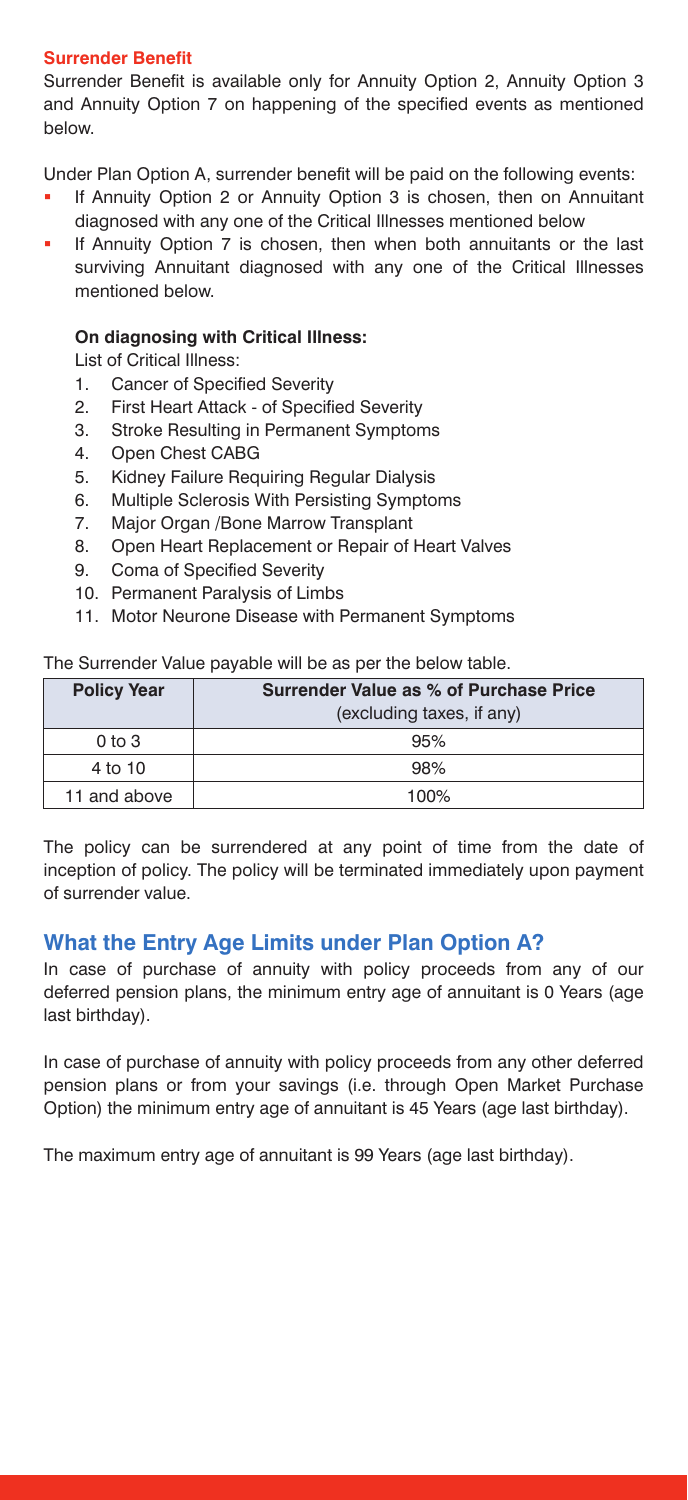## **Plan Option B**

After helping your children settle in life, buying your home and honoring all financial obligations during your earning years, you may find that your saving for retirement is not enough. You would be glad to know that your home is your asset. **Plan Option B** helps you get a regular income post your retirement simply by liquidizing the home equity.

Give yourself the best retired life! Having toiled all these years, you deserve it!

#### **Plan Option B has two Annuity Options:**

Annuity Option 2 – Life Annuity with Return of Purchase Price Annuity Option 7 – Joint Life Annuity (100%) with Return of Purchase Price

## **How does Plan Option B Work?**

If your age is between 60 Years and 99 Years (age last birthday), you can opt for this plan option B

You (Annuitant) have to mortgage your home through Reverse Mortgage Loan facility with an approved bank/lending organization as mentioned in the Gazette of India, to get a lump sum as loan proceeds, while continuing to live in your home all through your life.

With this lump sum (purchase price), annuity can be purchased under **Plan Option B** of **SUD Life Immediate Annuity Plus**. The annuity amount will depend on your age, amount of purchase price, annuity option and the frequency/mode of annuity payment.

## **Benefits under Plan Option B:**

#### **Survival Benefit**

Annuity will be paid as long as the annuitant(s) is/are alive.

## **Death Benefit**

Benefit will be paid on death of the annuitant(s) depending on the annuity option chosen:

- Annuity Option 2 100% of the Purchase price (excluding taxes, if any) would be paid immediately.
- Annuity Option 7 100% of annuity amount chosen originally, continues to be paid to the secondary annuitant (spouse)\* throughout his/her lifetime. 100% of the Purchase Price (excluding taxes, if any) would be payable on the death of the last survivor.

## **Surrender Benefit**

Under Plan Option B, surrender benefit will be available as defined below:

- **If Annuity Option 2 is chosen, then on Annuitant diagnosed with any one** of the Critical Illnesses mentioned below.
- **If Annuity Option 7 is chosen, then on both or the last surviving** Annuitant diagnosed with any one of the Critical Illnesses mentioned below.
- **If Annuity Option 2 or Annuity Option 7 is chosen then on complete** foreclosure of Reverse Mortgage Loan.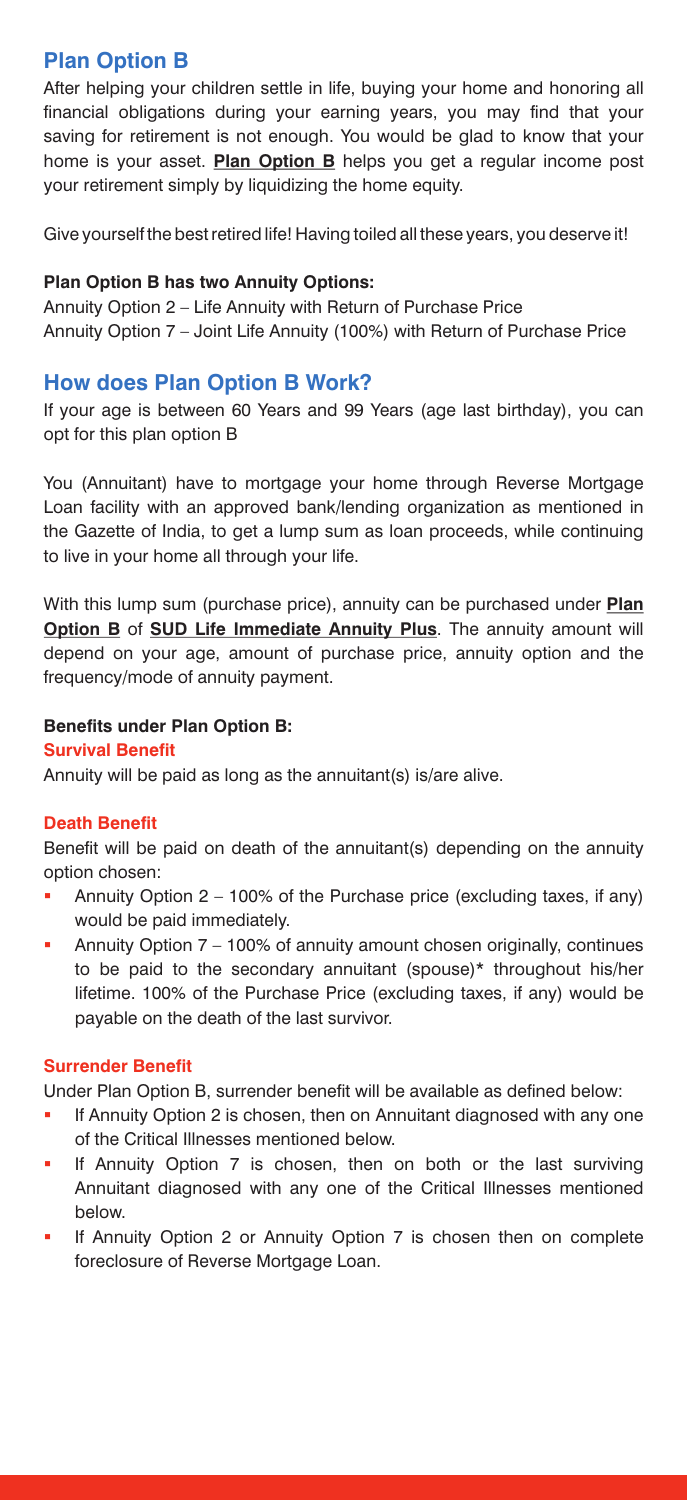## **a. On diagnosing with Critical Illness:**

List of Critical Illness:

- 1. Cancer of Specified Severity
- 2. First Heart Attack of Specified Severity
- 3. Stroke Resulting in Permanent Symptoms
- 4. Open Chest CABG
- 5. Kidney Failure Requiring Regular Dialysis
- 6. Multiple Sclerosis With Persisting Symptoms
- 7. Major Organ /Bone Marrow Transplant
- 8. Open Heart Replacement or Repair of Heart Valves
- 9. Coma of Specified Severity
- 10. Permanent Paralysis of Limbs
- 11. Motor Neurone Disease with Permanent Symptoms

The Surrender Value payable will be as per the below table.

| <b>Policy Year</b> | Surrender Value as % of Purchase Price |  |
|--------------------|----------------------------------------|--|
|                    | (excluding taxes, if any)              |  |
| $0to$ 3            | 95%                                    |  |
| 4 to 10            | 98%                                    |  |
| 11 and above       | 100%                                   |  |

#### **b. On complete foreclosure of loan:**

If Annuity Option 2 or Annuity Option 7 is chosen, then the Polices purchased through Reverse Mortgage Loan can be surrendered at any point of time from the date of inception of policy upon complete foreclosure of Reverse Mortgage Loan. The Surrender Value payable will be as per the below table.

The Surrender Value payable will be as per the below table.

| <b>Policy Year</b> | Surrender Value as % of Purchase Price<br>(excluding taxes, if any) |  |
|--------------------|---------------------------------------------------------------------|--|
| 0 <sub>to 10</sub> | 95%                                                                 |  |
| 11 and above       | 100%                                                                |  |

The policy will be terminated immediately on payment of surrender value.

## **Illustration:**

The annuity payable for age 60 years last birthday for a purchase price of  $\bar{t}$  100,000 (excl. service tax) is as follows:

|               |                 |                    |                  | (Figures rounded to nearest ₹) |
|---------------|-----------------|--------------------|------------------|--------------------------------|
| <b>OPTION</b> | <b>ANNUALLY</b> | <b>HALF YEARLY</b> | <b>QUARTERLY</b> | <b>MONTHLY</b>                 |
|               | 8505            | 4151               | 2051             | 678                            |
| 2             | 6206            | 3029               | 1497             | 495                            |
| $3*$          | 4539            | 2215               | 1095             | 362                            |
| $4^{\#}$      | 7878            | 3845               | 1900             | 628                            |
| $5^*$         | 7409            | 3616               | 1787             | 591                            |
| $6^{\#}$      | 6504            | 3174               | 1568             | 518                            |
| $7^{\#}$      | 6117            | 2986               | 1475             | 488                            |
| 8             | 8281            | 4041               | 1997             | 660                            |
| 9             | 8063            | 3935               | 1944             | 643                            |
| 10            | 7812            | 3813               | 1884             | 623                            |

\*The Annuity amount increases by 5% p.a.(Simple Rate of Interest) from second policy year and thereafter.

# Annuity Amount for Primary Annuitant and Secondary Annuitant (Spouse) both aged 60 years.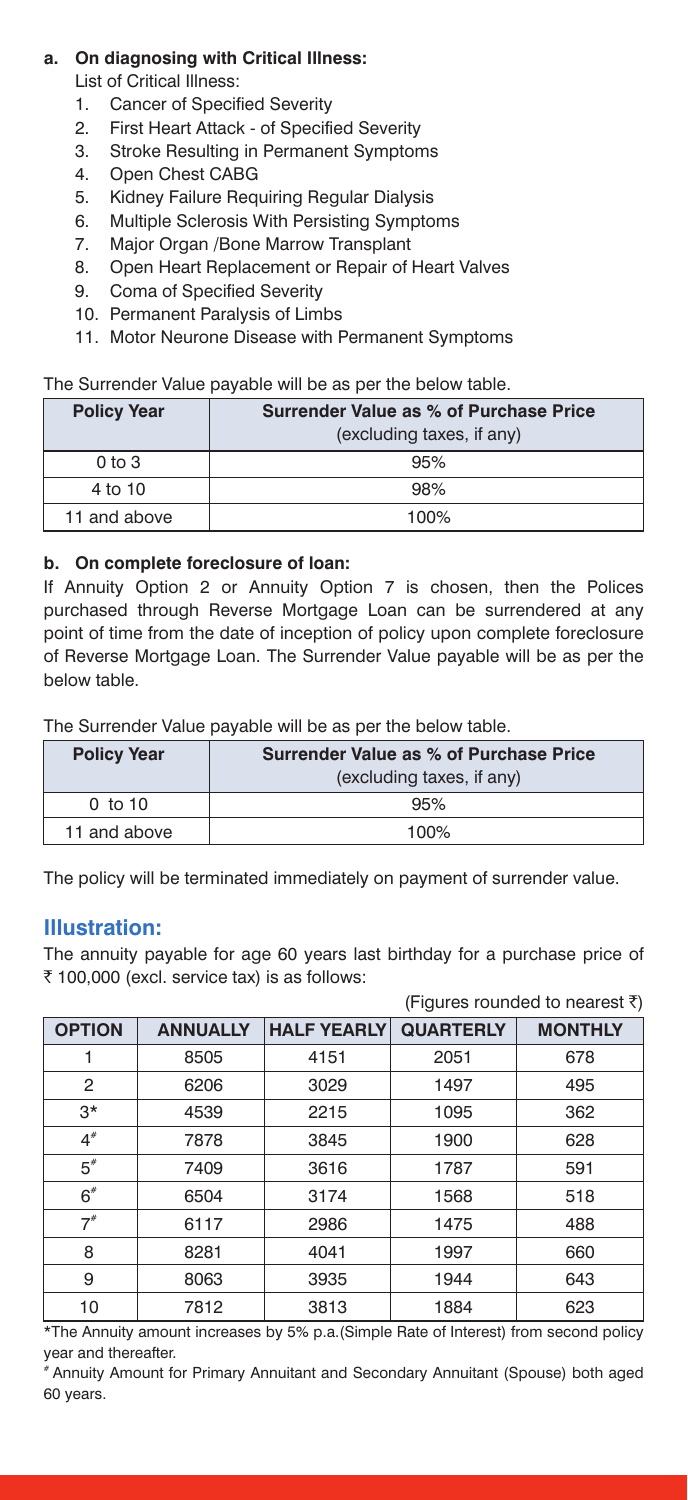The Annuity Payout mentioned above is only indicative. The actual Annuity Payout will be as per the rates prevailing at the time of issuance of the Policy.

## **Minimum Annuity Amount:**

|                                   | <b>Minimum Annuity Amount</b>                            |                         |  |
|-----------------------------------|----------------------------------------------------------|-------------------------|--|
| Mode of<br><b>Annuity Payment</b> | <b>For SUD Life</b><br><b>Pension plan Policyholders</b> | For Others <sup>*</sup> |  |
| Yearly                            | ₹ 1200                                                   | ₹ 2933                  |  |
| Half-Yearly                       | ₹ 600                                                    | ₹ 1432                  |  |
| Quarterly                         | ₹ 300                                                    | ₹ 707                   |  |
| Monthly                           | ₹ 100                                                    | ₹ 234                   |  |

#Others include Customers of Open Market, National Pension Schemes and Reverse Mortgage Loan.

## **Maximum Annuity Amount: No Limit**

## **Minimum Purchase Price:**

₹ 1,00,000 (Rupees One Lakh)

However, for policies purchased from the proceeds of deferred pension plans issued by SUD Life Insurance Company, Purchase Price less than  $\bar{\tau}$  1,00,000 will be accepted subject to minimum annuity amount mentioned in the above table.

## **Maximum Purchase Price: No Limit**

## **Premium Paying Term:**

This is a single premium plan

## **Annuity Payment Mode:**

The Primary Annuitant can choose to receive the annuity payment on monthly, quarterly, half-yearly or yearly frequency, at the time of purchase of annuity. Once chosen, the Annuity Payment Mode cannot be changed at later stages.

| Mode of<br><b>Annuity Payment</b> | Time of commencement of Annuity                                                                |
|-----------------------------------|------------------------------------------------------------------------------------------------|
| Yearly                            | Annuity commences immediately after one year<br>from the date of commencement of the plan.     |
| Half-Yearly                       | Annuity commences immediately after six months<br>from the date of commencement of the plan.   |
| Quarterly                         | Annuity commences immediately after three months<br>from the date of commencement of the plan. |
| Monthly                           | Annuity commences immediately after one month<br>from the date of commencement of the plan.    |

Modal factors used to derive annuity payable other than annual mode are given below:

| <b>Mode of Annuity Payment</b> | <b>Modal Factor</b> |
|--------------------------------|---------------------|
| Yearly                         | 1.0450              |
| Half-Yearly                    | 0.5100              |
| Quarterly                      | 0.2520              |
| Monthly                        | 0.0833              |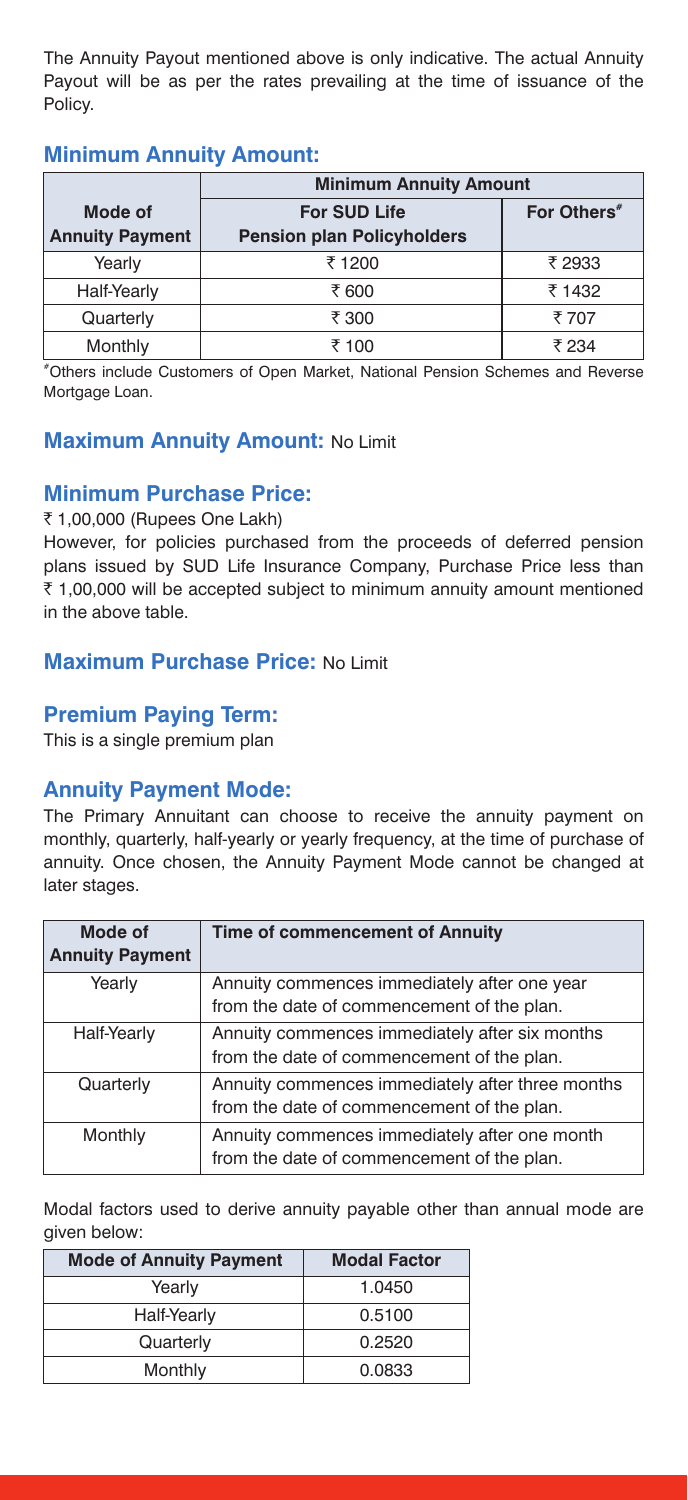## **High Purchase Price Benefit:**

In case of High Purchase Price, the Tabular Annual Annuity Rate will be increased by certain percentage of High Purchase Price Benefit. The High Purchase Price Benefit as a percentage of Tabular Annual Annuity Rates is given below:

| <b>Purchase Price</b>        | <b>High Purchase Price Benefit</b> |
|------------------------------|------------------------------------|
| Less than 10 Lacs            | $0\%$                              |
| 10 Lacs to less than 25 Lacs | 3%                                 |
| l 25 Lacs and above          | 5%                                 |

## **Termination of Policy:**

Policy shall terminate on the occurrence of the earliest of the following events:

- i. On the death of both the Members (Primary and Secondary), in case of Joint Life (for Annuity option 4, 5, 6 and 7)
- ii. On the death of the member (Primary) or on completion of certain period (For Annuity option 8, 9 and 10), whichever is later, in case of Single Life Option
- iii. On the date of Surrender of the Policy after payment of surrender benefit (Applicable only to Annuity Option 2, Annuity Option 3 and Annuity Option 7)

## **Suicide Claim**

As this is an annuity product, there is no difference in the treatment of normal death and death due to suicide. So under all annuity options, the benefit payable in case of suicidal death will be same as that of benefits payable on normal death.

## **Exclusions under the Plan for payment of death benefit** None.

## **List of critical illnesses covered and the definitions as per IRDA guidelines on standardization in health insurance:**

Following is the list of Critical Illness covered for accepting the request for surrender from the Annuitant and the definition as per IRDA Guidelines on Standardization in Health Insurance.

## **1. Cancer of Specified Severity:**

A malignant tumour characterised by the uncontrolled growth & spread of malignant cells with invasion & destruction of normal tissues. This diagnosis must be supported by histological evidence of malignancy & confirmed by a pathologist. The term cancer includes leukemia, lymphoma and sarcoma.

## **The following are excluded**

- i. Tumours showing the malignant changes of carcinoma in situ & tumours which are histologically described as premalignant or non invasive, including but not limited to: Carcinoma in situ of breasts, Cervical dysplasia CIN-1, CIN-2 & CIN-3.
- ii. Any skin cancer other than invasive malignant melanoma.
- iii. All tumours of the prostate unless histologically classified as having a Gleason score greater than 6 or having progressed to at least clinical TNM classification T2N0M0.
- iv. Papillary micro carcinoma of the thyroid less than 1 cm in diameter.
- v. Chronic lymphocyctic leukaemia less than RAI stage 3.
- vi. Microcarcinoma of the bladder.
- vii. All tumours in the presence of HIV infection.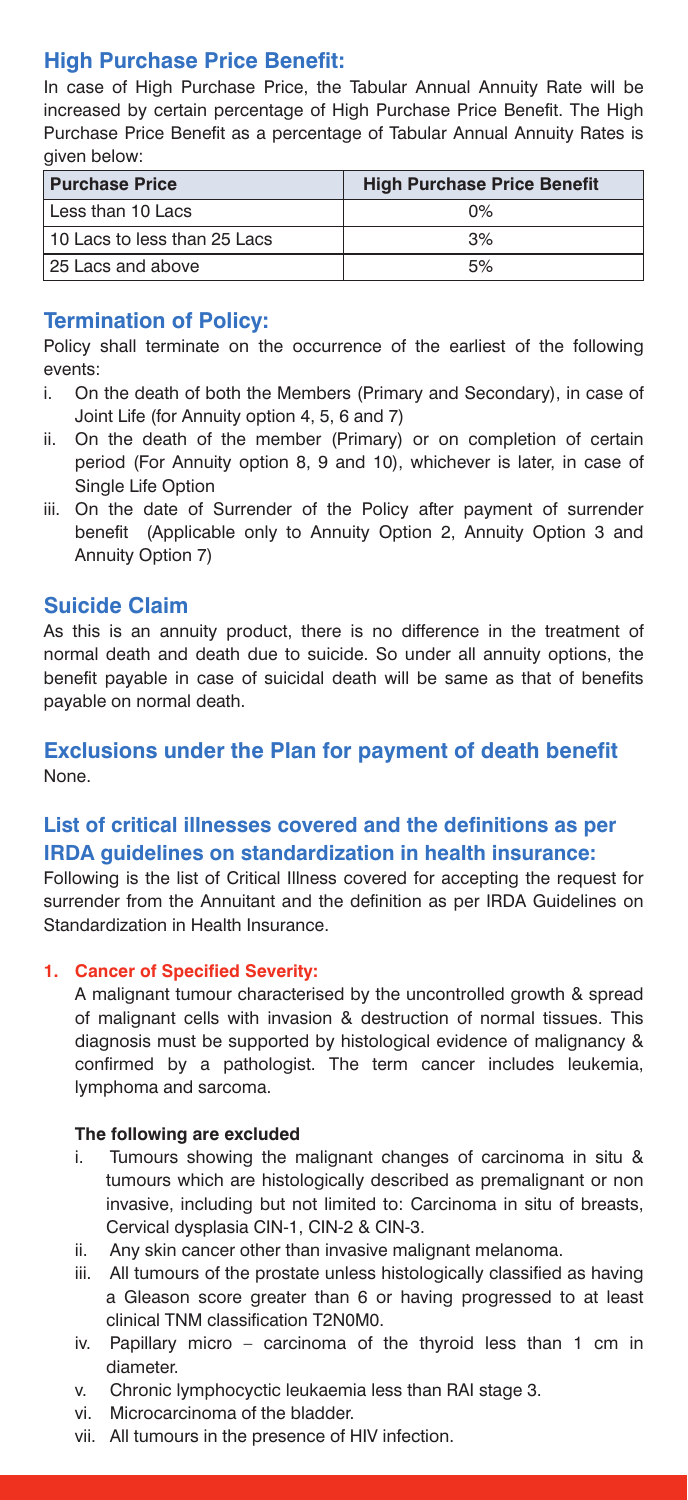#### **2. First Heart Attack – of Specified Severity:**

The first occurrence of myocardial infarction which means the death of a portion of the heart muscle as a result of inadequate blood supply to the relevant area. The diagnosis for this will be evidenced by all of the following criteria:

- a history of typical clinical symptoms consistent with the diagnosis of Acute Myocardial Infarction (for e.g. typical chest pain)
- ii. new characteristic electrocardiogram changes
- iii. elevation of infarction specific enzymes, Troponins or other specific biochemical markers.

#### **The following are excluded:**

- Non-ST-segment elevation myocardial infarction (NSTEMI) with elevation of Troponin I or T
- ii. Other acute Coronary Syndromes
- iii. Any type of angina pectoris.

#### **3. Stroke Resulting in Permanent Symptoms:**

Any cerebrovascular incident producing permanent neurological sequelae. This includes infarction of brain tissue, thrombosis in an intracranial vessel, haemorrhage and embolisation from an extracranial source. Diagnosis has to be confirmed by a specialist medical practitioner and evidenced by typical clinical symptoms as well as typical findings in CT Scan or MRI of the brain. Evidence of permanent neurological deficit lasting for at least 3 months has to be produced.

#### **The following are excluded:**

- i. Transient ischemic attacks (TIA)
- ii. Traumatic injury of the brain
- iii. Vascular disease affecting only the eye or optic nerve or vestibular functions.

#### **4. Open Chest CABG:**

The actual undergoing of open chest surgery for the correction of one or more coronary arteries, which is/are narrowed or blocked, by coronary artery bypass graft (CABG). The diagnosis must be supported by a coronary angiography and the realization of surgery has to be confirmed by a specialist medical practitioner.

#### **The following are excluded:**

- I. Angioplasty and/or any other intra-arterial procedures
- ii. any key-hole or laser surgery.

#### **5. Kidney Failure Requiring Regular Dialysis:**

End stage renal disease presenting as chronic irreversible failure of both kidneys to function, as a result of which either regular renal dialysis (hemodialysis or peritoneal dialysis) is instituted or renal transplantation is carried out. Diagnosis has to be confirmed by a specialist medical practitioner.

#### **6. Multiple Sclerosis With Persisting Symptoms:**

- a. The definite occurrence of multiple sclerosis. The diagnosis must be supported by all of the following:
	- i. investigations including typical MRI and CSF findings, which unequivocally confirm the diagnosis to be multiple sclerosis;
	- ii. there must be current clinical impairment of motor or sensory function, which must have persisted for a continuous period of at least 6 months, and
	- iii. well documented clinical history of exacerbations and remissions of said symptoms or neurological deficits with atleast two clinically documented episodes atleast one month apart.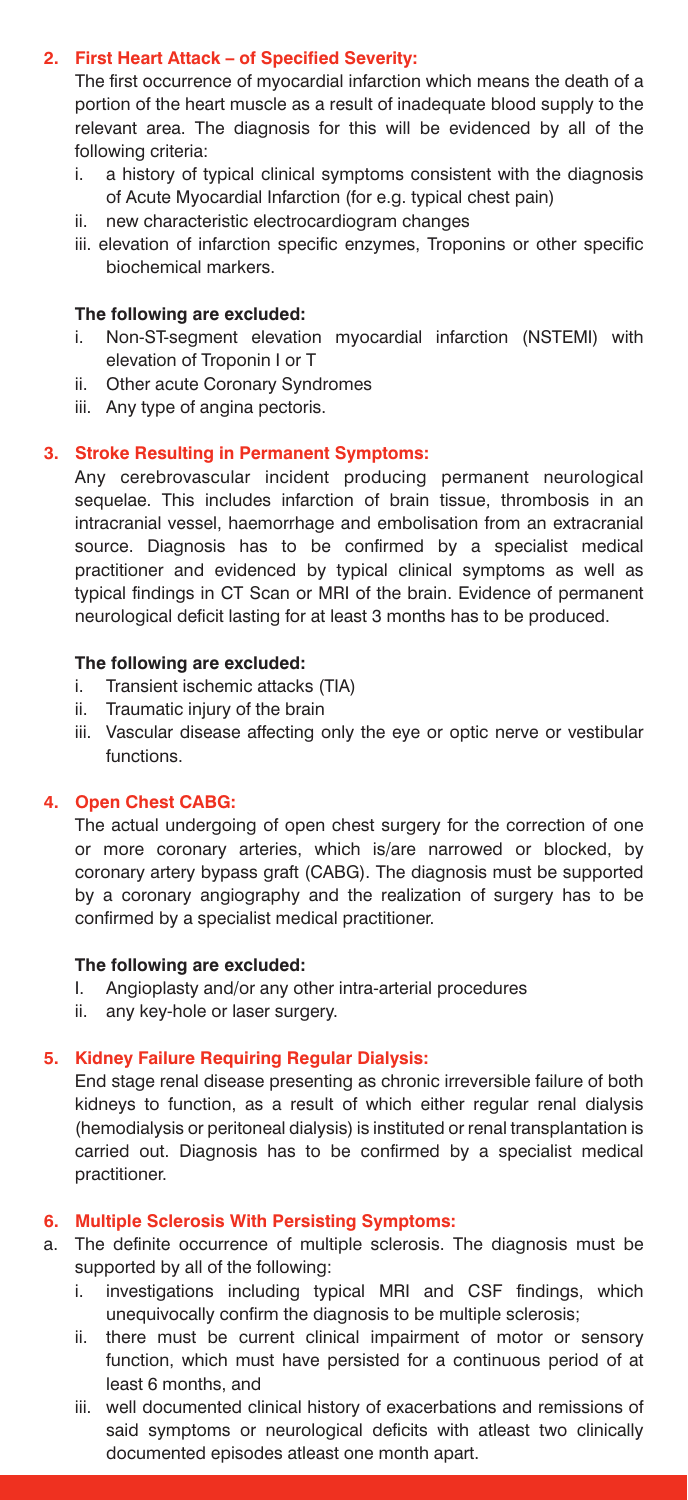b. Other causes of neurological damage such as SLE and HIV are excluded.

#### **7. Major Organ /Bone Marrow Transplant:**

- a. The actual undergoing of a transplant of:
	- i. One of the following human organs: heart, lung, liver, kidney, pancreas, that resulted from irreversible end-stage failure of the relevant organ, or
	- ii. Human bone marrow using haematopoietic stem cells. The undergoing of a transplant has to be confirmed by a specialist medical practitioner.
- b. The following are excluded:
	- i. Other stem-cell transplants
	- ii. Where only islets of langerhans are transplanted

#### **8. Open Heart Replacement or Repair of Heart Valves:**

The actual undergoing of open-heart valve surgery is to replace or repair one or more heart valves, as a consequence of defects in, abnormalities of, or disease-affected cardiac valve(s). The diagnosis of the valve abnormality must be supported by an echocardiography and the realization of surgery has to be confirmed by a specialist medical practitioner. Catheter based techniques including but not limited to, balloon valvotomy/valvuloplasty are excluded.

#### **9. Coma of Specified Severity:**

- I. A state of unconsciousness with no reaction or response to external stimuli or internal needs.
	- This diagnosis must be supported by evidence of all of the following:
	- i. no response to external stimuli continuously for at least 96 hours;
	- ii. life support measures are necessary to sustain life; and
	- iii. permanent neurological deficit which must be assessed at least 30 days after the onset of the coma.
- II. The condition has to be confirmed by a specialist medical practitioner. Coma resulting directly from alcohol or drug abuse is excluded.

#### **10. Permanent Paralysis of Limbs:**

Total and irreversible loss of use of two or more limbs as a result of injury or disease of the brain or spinal cord. A specialist medical practitioner must be of the opinion that the paralysis will be permanent with no hope of recovery and must be present for more than 3 months.

#### **11. Motor Neurone Disease with Permanent Symptoms:**

Motor neurone disease diagnosed by a specialist medical practitioner as spinal muscular atrophy, progressive bulbar palsy, amyotrophic lateral sclerosis or primary lateral sclerosis. There must be progressive degeneration of corticospinal tracts and anterior horn cells or bulbar efferent neurons. There must be current significant and permanent functional neurological impairment with objective evidence of motor dysfunction that has persisted for a continuous period of at least 3 months.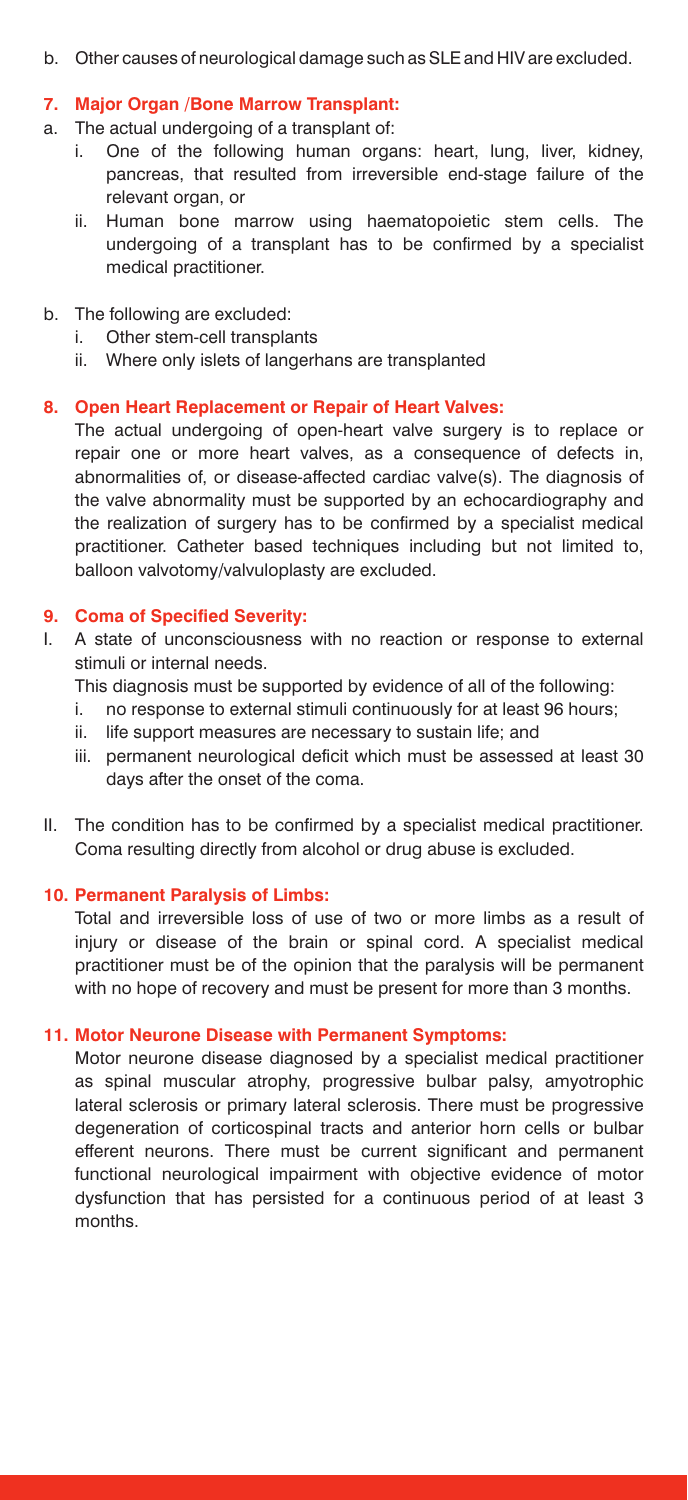## **Nomination:**

Nomination is allowed as per Section 39 of the Insurance Act,1938 amended by Insurance Laws (Amendment) Act 2015.

## **Assignment:**

Assignment is not allowed.

## **Free look period:**

The Annuitant has a period of 15 (Fifteen) days or 30 (Thirty) days (if this Policy has been acquired through Distance Marketing) from the date of the receipt of this Policy to review the terms and conditions of this Policy. If the Annuitant disagrees to any of those terms or conditions, then, the Annuitant has an option to return this Policy stating the reasons for such objections. In such an event, this Policy shall terminate and the Annuitant shall be entitled to a refund of the Purchase Price (excluding taxes, if any) received by the Company under this Policy after deducting expenses incurred by the Company for stamp duty and Annuity paid to the Annuitant (if any).

*\* Distance marketing includes every activity of solicitation (including lead generation) and sale of insurance products through the following modes: (i) Voice mode, which includes telephone-calling (ii) Short Messaging service (SMS) (iii) Electronic mode which includes e-mail and interactive television (DTH) (iv) Physical mode which includes direct postal mail and newspaper & magazine inserts and (v) Solicitation through any means of communication other than in person.*

## **Section 41 of the Insurance Act, 1938 amended by Insurance Laws (Amendment) Act 2015:**

"(1) No person shall allow or offer to allow, either directly or indirectly, as an inducement to any person to take out or renew or continue an insurance in respect of any kind of risk relating to lives or property in India, any rebate of the whole or part of the commission payable or any rebate of the premium shown on the policy, nor shall any person taking out or renewing or continuing a policy accept any rebate, except such rebate as may be allowed in accordance with the published prospectus or tables of the insurer:

(2) Any person making default in complying with the provisions of this section shall be punishable with fine which may extend to ten lakh rupees."

## **Income Tax Benefits:**

As per the current laws, income tax benefits are available under Section 80C and Section 10(10D) of Income Tax Act, 1961 which are subject to change in tax laws from time to time. Benefits would be applicable as per the prevailing laws from time to time. Please consult your tax advisor.

## **Service Tax:**

Service tax and cess as imposed by the Government from time to time will be charged on the premium.